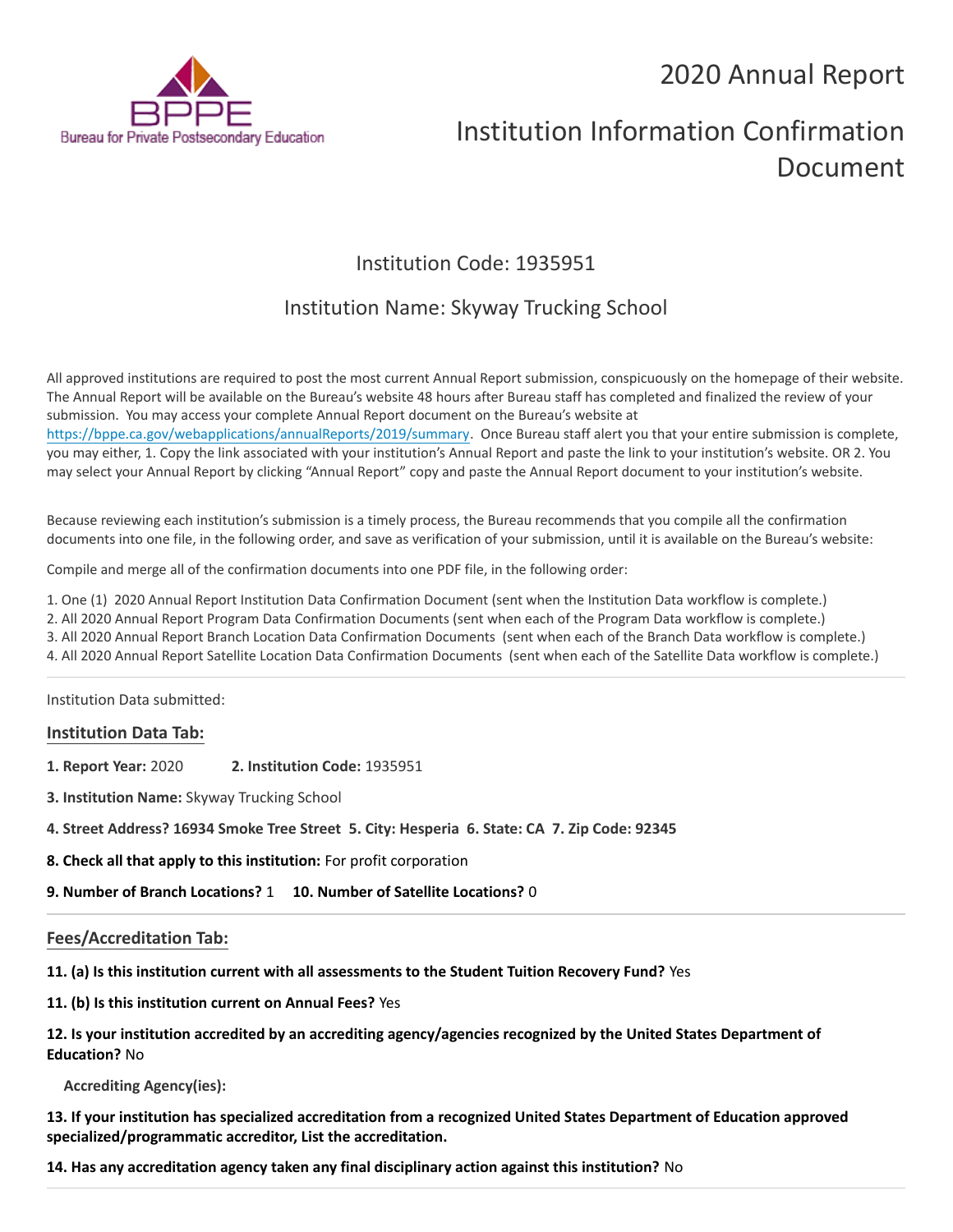### **Financial Tab:**

#### **15. Does your institution participate in federal financial aid programs under Title IV of the Federal Higher Education Act? No**

What is the total amount of Title IV funds received by your institution in this Reporting Year?

#### **16. Does your institution participate in veterans' financial aid education programs?** No

What is the total amount of veterans' financial aid funds received by your institution in this Reporting Year?

#### **17. Does your institution participate in the Cal Grant program?** No

What is the total amount of Cal Grant funds received by your institution in this Reporting Year?

#### **18. Is your institution on the California's Eligible Training Provider List (ETPL)?** Yes

#### **19. Is your institution receiving funds from the Workforce Innovation and Opportunity Act (WIOA) Program?** Yes

**19a. What is the total amount of WIOA funds received by your institution in this Reporting Year?**: \$320,000.00

**20. Does your Institution participate in, or offer, any other state or federal government financial aid programs? (i.e., vocational rehab…)** : Yes

If yes, please provide the name of the financial aid program. Cal-Works and Department of Rehabilitation

What is the total amount of any other state of federal funds received by your institution in the reporting year? \$200,000.00

#### **21. The percentage of institutional income that was derived from public funding.** 88

**22. Does your Institution participate in, or offer any non-government financial aid programs? (i.e., private grants/loans, institutional grants/loans) : No**

**23. The percentage of institutional income in the reporting year derived from any non-government financial aid. : 0**

**24. Enter the most recent three-year cohort default rate reported by the U.S. Department of Education for this institution, if applicable.: 0**

**25. Provide the percentage of the students who attended this institution during this Reporting Year who received federal student loans to help pay their cost of education at the school.: 0**

**26. Provide the average amount of federal student loan debt of graduates who took out federal student loans at this institution. : \$0.00**

## **Offerings Tab:**

- **27. Total number of students enrolled at this institution?** 131
- **28. Number of Doctorate Degree Programs Offered?** 0
- **29. Number of Students enrolled in Doctorate programs at this institution?** 0
- **30. Number of Master Degree Programs Offered?** 0
- **31. Number of Students enrolled in Master programs at this institution?** 0
- **32. Number of Bachelor Degree Programs Offered?** 0
- **33. Number of Students enrolled in Bachelor programs at this institution?** 0
- **34. Number of Associate Degree Programs Offered?** 0
- **35. Number of Students enrolled in associate programs at this institution?** 0
- **36. Number of Diploma or Certificate Programs Offered?** 1
- **37. Number of Students enrolled in diploma or certificate programs at this institution? 131**